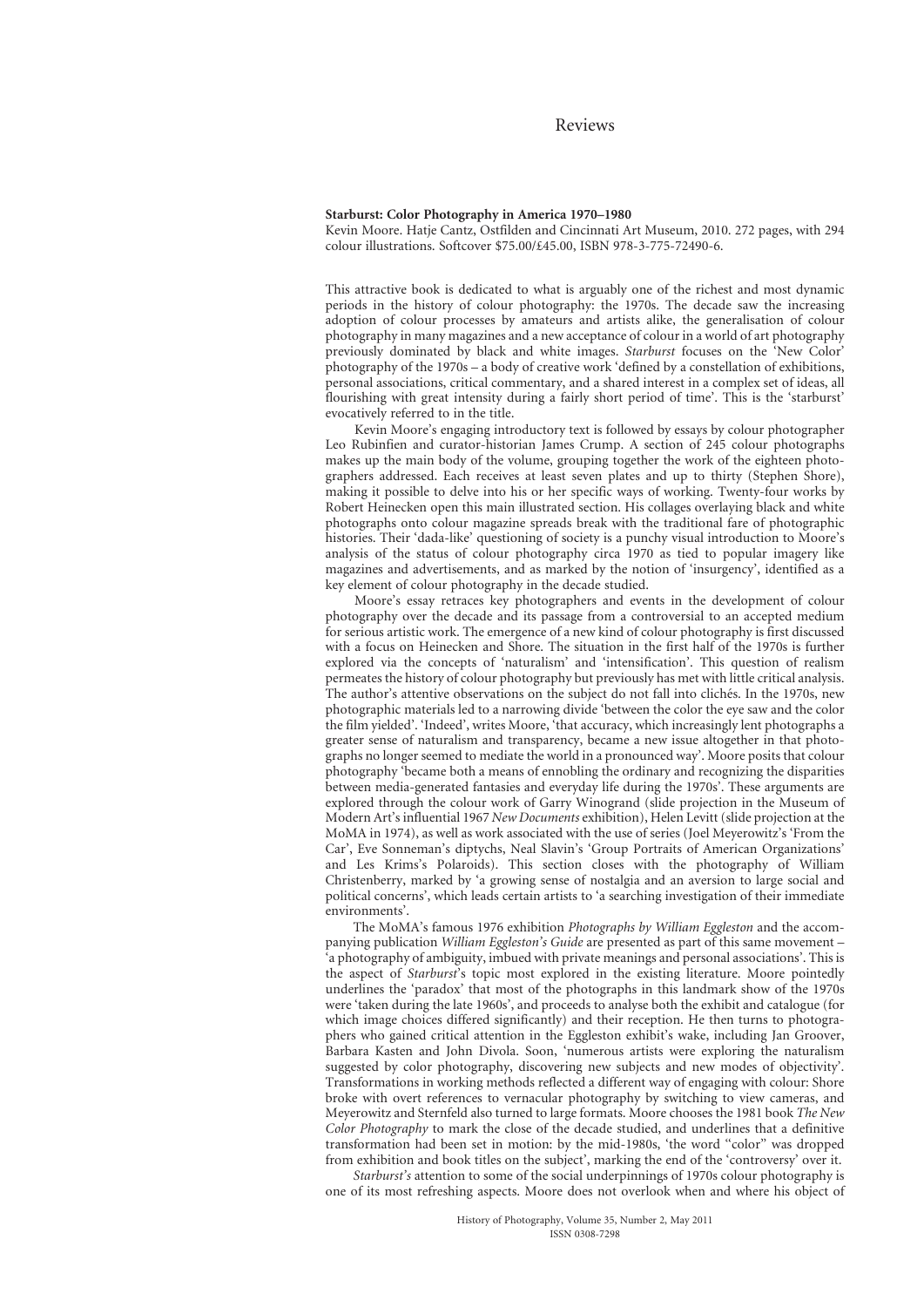study developed: in a 'country struggl[ing] to regain its sense of direction following the political activism and social idealism of the 1960s', and coming out of the 'era of the ''concerned photographer'''. Rubinfien also develops a social analysis of 1970s colour. Summing up the decade as rife with disillusionment, 'a time of disorder and exhaustion', his essay argues the combined importance of cheaper airline travel and cheaper colour films in 'suggest[ing] a way out of the cul-de-sac into which the years of eruption and despondency had led'. He ties this social framework to the question of realism also addressed by Moore. New colour materials allowed more subtle rendition of colour: they 'could move you, then, towards truths that were not so stark and dire, but multivalent'. For this photographer, the turn to colour 'had everything to do with the expiration of a certain era and with the advent of the time of possibilities numberless and global'.

James Crump wraps up the texts by rapidly addressing the posterity of 1970s colour photography. Examining the 1980s (when art was characterised by 'the combination of overstated means and understated meaning' – Neal Benezra) and the 1990s (with its larger, digitally produced or enhanced photographs), he touches on key names such as Jeff Wall, Philip-Lorca diCorcia, Rineke Djkstra and Andreas Gursky.

Starburst is a thoughtful presentation and analysis of colour photography in the 1970s. The reproductions in the book are satisfying; on glossy pages for the plates and matte for the essays, they do not seem to overstate the colours and appear faithful to the palette of each photographer as seen elsewhere. The text never reads like a summary, and goes beyond a compilation of existing scholarship. The book's flap defines it as 'the first historical survey of what critics in the 1970s called ''The New Color Photography'''. Compared with the 1981 publication of this title by Sally Eauclaire, it could rightly be expected to provide historical perspective. But subsequent books on colour photography never quite did the period justice either, remaining divided between general surveys with a lot of ground to cover and monographs that did not always critically contextualise their subject. In focusing on a decade, Starburst strikes a satisfying balance between chronological breadth and analytical depth, bringing together a well-rounded body of photographs and interesting ideas for refining our understanding of the history of colour in photography and its changing points of reference.

> Kim Timby  $\circ$  2011 Kim Timby

#### Public Photographic Spaces: Exhibitions of Propaganda, from Pressa to The Family of Man, 1928–55

Jorge Ribalta et al. Museu d'Art Contemporani de Barcelona, Barcelona, 2008. 504 pages, with numerous black and white illustrations. Softcover £53.95, ISBN 978-8-492-50506-7.

In his influential article 'From Faktura to Factography' (1984, re-printed in this volume), Benjamin H. D. Buchloh examined the role of photography in the *avant-garde* work of Soviet artists in the early years after the Revolution. In addition to situating photography within Constructivist artistic practices, Buchloh's more unusual contribution was his analysis of how photography was presented to the public in the late 1920s and early 1930s. Focusing on the exhibition practices of El Lissitzky, Buchloh interrogated the forms of photomontage and photomural, and offered a compelling analysis of their reception. In the space of a large public exhibition, such as the 1928 Soviet Pavilion of the International Press Exhibition in Cologne (known as Pressa), Buchloh proposed that photomurals were not only a way to 'depict the collectivity', but were also vehicles that could empower the crowd by 'establish[ing] the conditions of simultaneous collective viewing'. While he proposed that El Lissitzky's photomural in the Pressa pavilion had an avant-garde political agenda, he noted that the technique of large-scale photomontages appeared to have been quickly co-opted by the totalitarian regimes of the 1930s, and became propagandistic tools that prescribed 'the silence of conformity and obedience'. The latter portion of Buchloh's essay was a cursory, if thought-provoking, survey of public photographic exhibits from the 1930s through the 1950s which seemed to suggest that photomontages and photomurals were ultimately used for both totalitarian propaganda as well as the culture industries of the liberal West. However, the limits of the article naturally prevented him from examining in further detail the permutations in photographic practice that enabled such ideological transformations.

The tantalising mini-history sketched in Buchloh's essay is the point of departure for the book under review. Jorge Ribalta, editor of the volume, curated the accompanying exhibition at the Museu d'Art Contemporani de Barcelona in 2008–2009, which was entitled Universal Archive: The Condition of the Document and the Modern Photographic Utopia. As a prefatory note explains, the book 'continues the account formulated by' Buchloh by gathering together primary and secondary sources related to the exhibitions cited in his essay (and a few extra, deemed by the editor to be pertinent to the study of photographs in public propagandistic spaces). The exhibitions included in the volume range across Western Europe and the USA: the Soviet Pavilion at Pressa (Cologne, 1928); the Soviet Pavilion at Film und Foto (Stuttgart,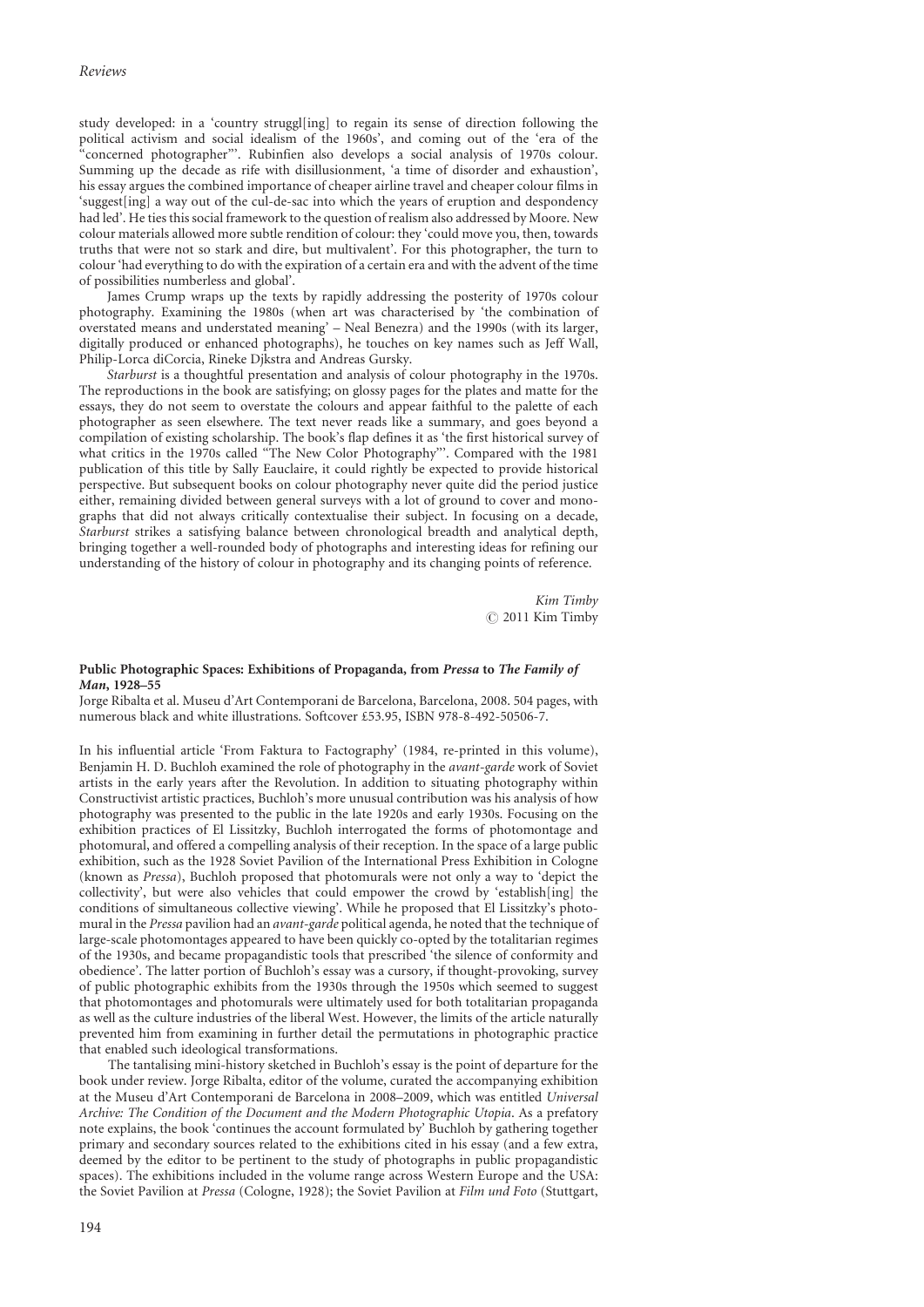1929); the Soviet Pavilion at the International Hygiene Exhibition (Dresden, 1930); the German Section of the Society of Applied Arts Exhibition (Paris, 1930); Room O of the Exhibition of the Fascist Revolution (Rome, 1932); The Camera Exhibition (Berlin, 1933); the Spanish Republic Pavilion at the International Arts Exhibition (Paris, 1937); Road to Victory at the Museum of Modern Art (New York, 1942); Power of the Pacific at MoMA (New York, 1945); Parallel of Life and Art at the Institute of Contemporary Arts (London, 1953); and Family of Man at MoMA (New York, 1955).

The source material provided for each of the exhibits is varied. In general, there are several photographs of the installations reproduced in full-bleed; they capture elements of the photomurals and montages in situ. In addition, selected primary documents have been reproduced, ranging from essays published in the original accompanying catalogues to press releases. Finally, there are secondary essays on the exhibitions by scholars from Europe and the USA; these essays, with the exception of that by Vanessa Rocco, have all been previously published (with publication dates ranging from the 1970s through the 2000s). In bringing together primary source material about these exhibitions as well as a range of secondary scholarship on them, the book attempts to do several things simultaneously. It is, firstly, a history of photomontages and photomurals in public exhibitions. Secondly, it is a history of how those photographic techniques have been used for various propagandistic ends. And, finally, the book provides the reader with a historiography in which one can trace how scholars have understood 'the constitution of a public photographic sphere'.

With such an ambitious agenda, it is perhaps unsurprising that Public Photographic Spaces achieves some of its goals more successfully than others. The selection of primary documents is a particular highlight. In reproducing the original words of the exhibitions' organisers (or publicists), the reader is given the opportunity to examine not only what audiences saw, but also how they were instructed to see. These historical voices often have a theatrical flair, exhorting the viewer to be amazed at the material presented, and their tone is an indispensable part of understanding the appeal of the exhibitions. Although it is not directly linked with any of the exhibitions under study, the book also reproduces Herbert Bayer's 1937 essay on exhibition design (in his lower-case 'universal type'), in which he explains how installations can engage a viewer through the dynamic use of space. The goal of Bayer's practice was to create exhibitions where the viewer had to do enough work that she felt thoroughly committed to the exhibition's creation of meaning; she became a collaborator. Because Bayer put his theories into practice some years before the essay was published, his ideas influenced many of the exhibitions analysed in this volume.

In addition, the full-page photographs of the installations – either single page or doublepage – are effective primary documents, although ultimately limited in what they provide the scholar. The full-bleed printing has the effect of immersing the reader in the image; as one turns each page (there are, on average, six to eight pages of photographs for each exhibition), one has the experience of being surrounded by the exhibition, craning the neck to see details on the ceiling, stepping in close to examine a particular passage and then stepping back to try to assess the overall composition. In short, the printing strategy attempts to recreate the effect of the exhibitions themselves, where photocollages created compelling images of great crowds and photomontages successfully captured the multiple viewing points of the many in the crowd.

And yet, while it is valuable to attempt to recreate the subjective viewing experience of the exhibitions (and attempt is the essential word), as scholars we also need photographs that dissect and analyse the constituent elements of the spectacle. Throughout this volume, there are repeated instances where the scholarly discussion of a particular passage in a photomural would have been greatly aided by an accompanying illustration. And, if such images were not available (the archival residue of the exhibitions varies significantly), then perhaps the fullpage reproductions could have been annotated to explain which elements of the exhibition are depicted in each. Ultimately, the historical work presented in this volume is compromised by this lack: the photographs reproduce the rhetoric of the exhibitions but do not allow the reader to analyse how the rhetoric was fabricated.

The secondary scholarship included in this volume is varied in its focus. Many of the essays – in particular, those by Jordana Mendelson, Christopher Phillips, Ulrich Pohlmann, Vanessa Rocco and Eric Sandeen – are excellent. They successfully 'continue the account' begun by Buchloh in their rigorous examination of how the photomurals in specific exhibitions were composed, installed, and interpreted for the public. These studies engage the politics of the individual elements of the photomurals as well as the politics of the exhibition spaces, and build their arguments through carefully detailed analyses. However, some of the other essays are less valuable, either because their focus is not on the specific exhibition pavilion that is represented in the primary documents or because their scholarly approach does not successfully engage the theoretical issues proposed by Buchloh. Indeed, this complaint applies to one-half of the exhibitions included in Public Photographic Spaces. Rather than consider this to be a weakness of the publication, however, it could be understood as an important historiographical revelation: there is much research still to be done about these exhibitions and their propagandistic effects.

Even among the more successful essays in this book, however, there are pervasive blind spots that future scholars might attempt to illuminate. Most important is the lack of attention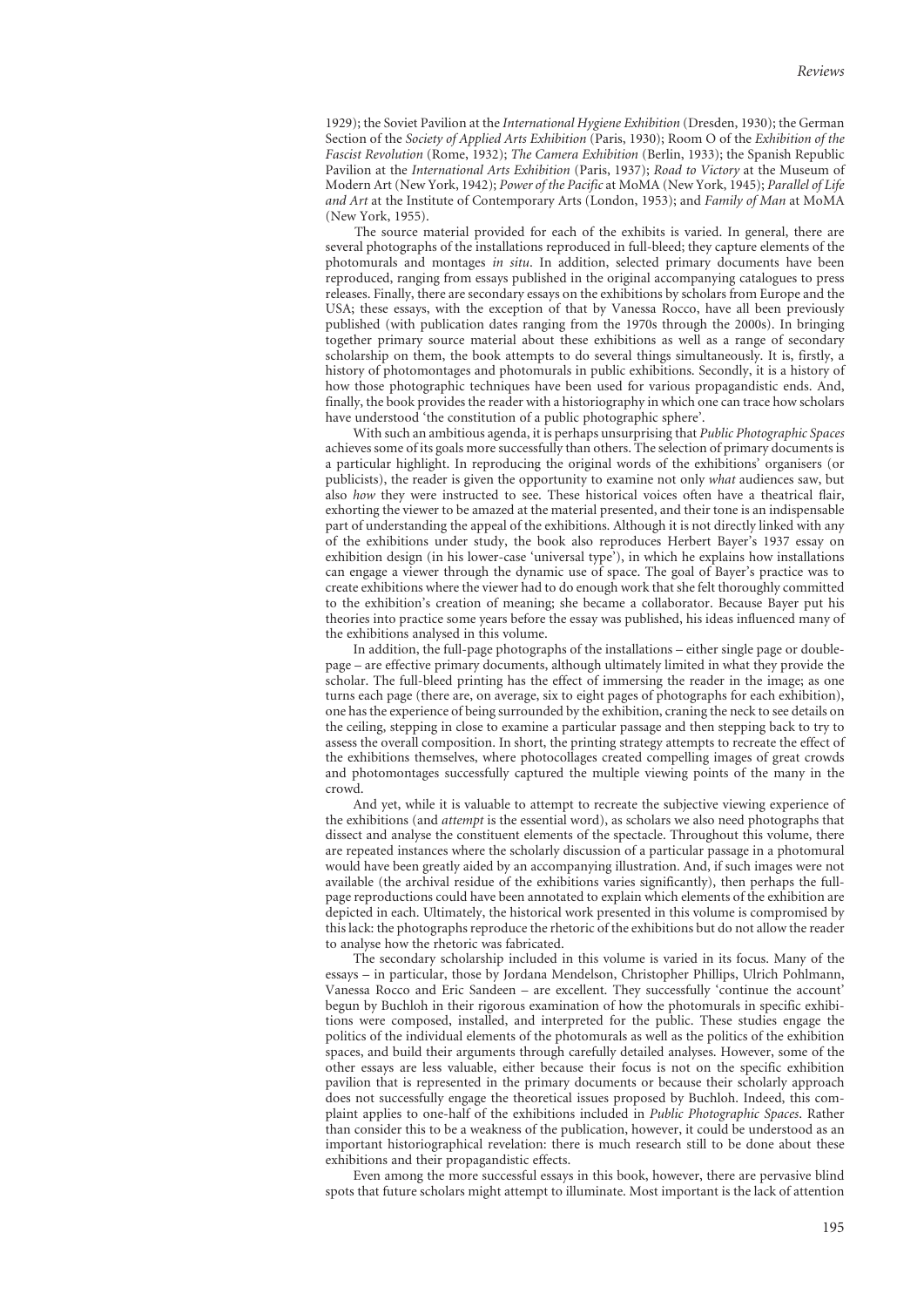generally paid to the make-up of the audiences for these exhibitions. In some cases, the exhibition pavilions catered to an international audience, while in others the audience was local; what are the differences in rhetorical strategy when speaking to one's own fellow citizens and when speaking to the citizens of national rivals? On a more fundamental level, can we assume that the subjective experience of vision in an exhibition space is knowable? While the photographic record shows dense, layered installations that may have powerfully spoken to the hearts of viewers, can we assume that these exhibitions were always maximally effective? And is it possible, or valuable, to theorise the experience of a less enchanted, less susceptible viewer? Rather than take this oversight as a fundamental flaw in Public Photographic Spaces, however, again it could be understood as a historiographical revelation that might shape the course of future research. As thoughtful as Bayer's exhibition strategies are, they cannot possibly account for the viewing experience of every attendee at an exhibition; it behooves scholars to analyse how these exhibitions wanted to work, and to consider the ways they may have failed.

> Kristina Wilson  $\odot$  2011 Kristina Wilson

#### L'impossible image. Photographie-danse-chorégraphie

Michelle Debat. La Lettre volée, Brussels, 2009. 171 pages, with 28 illustrations.  $\epsilon$ 21.00, ISBN 978-2-873-17328-9.

One art always more or less questions the whole range of contemporary arts. It is very often by comparing it with another mean of expression that a given medium can be more subtly understood; it can be approached by detecting differences or similarities, by observing frictions, junctions and actual collaborations. Michelle Debat has undertaken this kind of comparative approach in L'impossible image. Photographie-danse-chorégraphie, confronting the photographic image with dance and creating a dialogue between them. Debat does not endeavour to characterise the best way of taking pictures of dancers, study the best manner of introducing projected pictures within choreographic shows, nor bring out mutual contaminations (even if some influences happen to be mentioned, particularly the noticeable contribution of chronophotography to the beginnings of modern dance.) Her discussion does not follow a chronological arrangement, or a particular methodical organisation. Instead the meeting-points between photography and dance are encountered in successive touches, according to ever-changing angles, through a complex structure that by degrees persuades the reader that the two mediums are closely related.

By the end of the book, dance and photography are seen as two comparable modes of thinking. Both are scripts of impermanence; they are 'arts of time', to take up a classification that may have become partly obsolete; they prove fit to transcribe the in-between or the passage, and reveal intermediate states captured in the continuous flow of time. Debat quotes an aphorism from Martha Graham – 'we possess naught but the present' – which seems to describe the intensity of the dancer's presence as well as the quality of the photographer's openness and attention to the world. Both can draw upon the resources of breath that puts them in accordance with the rhythm of nature, seized in a perpetual change. Dance and photography maintain an intense relationship with life, with the 'here and now'; their purpose is not to represent reality, but to take part in the flow of events.

Moreover both mediums give primacy to the body on the move. In choreography as well as in photography, space is fashioned by the movements of an embodied subject. Merce Cunningham points out this dialectical relationship between the dancers' bodies and the stretch of space within which they are moving; for him, the dancer 'creates the space that inhabits him at the same time as it generates him'. But the photographer is also present in his bodily space, so the slightest change in his stance or his slightest move influences the arrangement of the pictures he has chosen. The view seized in the field is closely linked with the physical positions of the cameraman who is not outside the space he is printing on the film. Like choreography, the practice of photography is incarnated, dependent upon motion and produced by the immersion of the operator's body in the world. Photographers and dancers are funambulists who delineate the space in which they are immersed. This real concrete and bodily practise in the craft of taking photographs allows Debat, in one chapter, to trace a parallel between the art of photography and that of *flânerie*. Each physical move involves a roving look upon things, allows multiple and intermittent adaptations on faraway or nearer objects: bodily commitment and a wandering look lead to chance encounters and induce a fractured perception of appearances.

Both choreographic shows and photographic pictures appeal to the spectator's attention. Yet, according to Debat, through visual sensations, they open upon perceptions of an invisible world. The dancer's or the cameraman's movement brings about a construction of space, which is then seen as continuous and dense; it induces an awareness of the stretch of space and of the tensions that exist between things. The dancer's space, like the photographer's, is a mental one, where 'interrelationships supplant what is displayed'. It corresponds to 'a mode of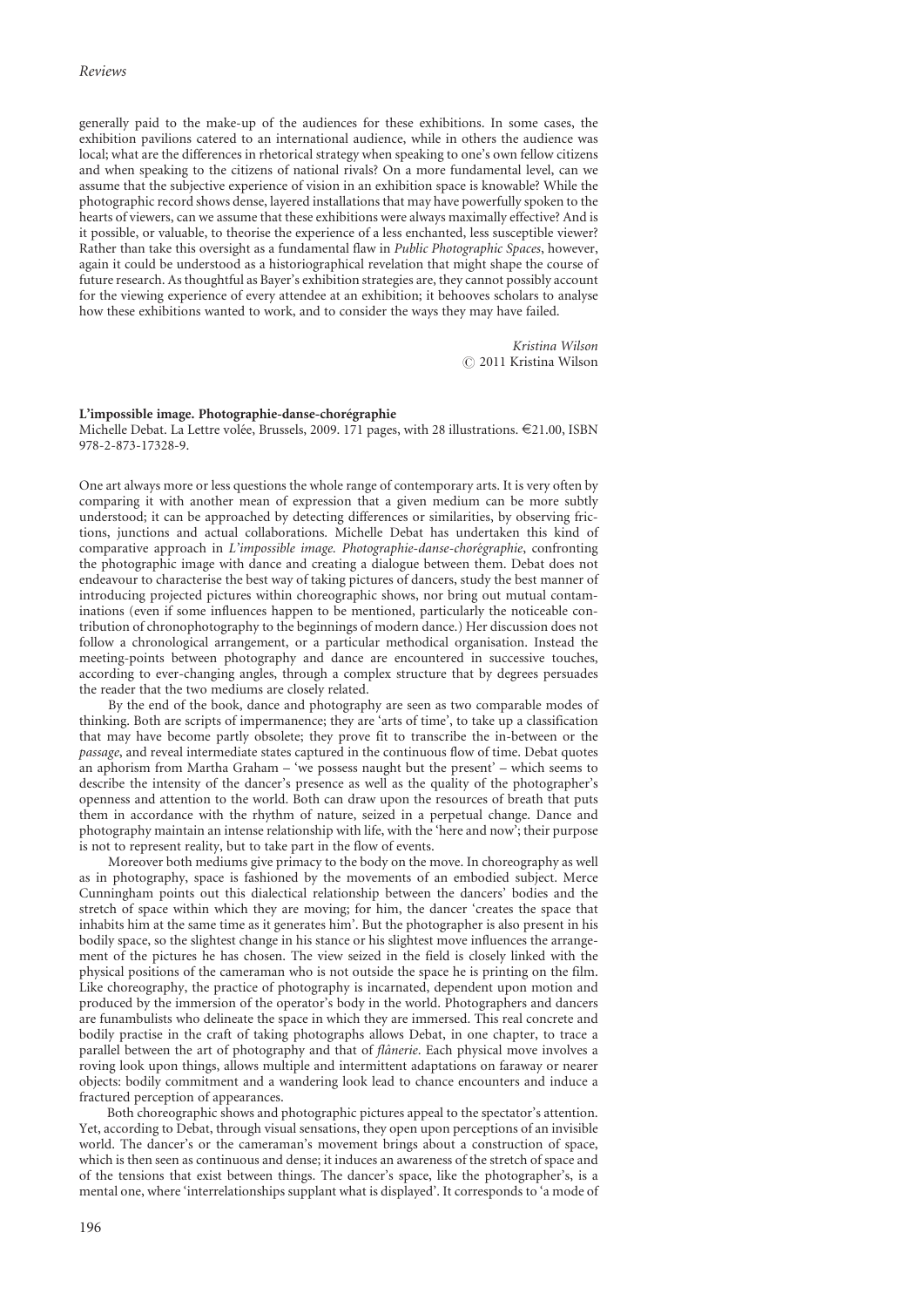being in relation with somebody or something'. Surely, the photographer's body is not devoid of implements, as it is equipped with a camera. This is probably why in another chapter, Debat lists some current choreographic practices which consist of endowing the dancers' bodies with ortheses that enable wider motions and are used as interfaces between them and the outer world. Must we then gather that the camera can be compared with one of these supplemental devices? The author does not further explain this point. The book draws to a close with a parallel between choreography, photography and calligraphy. These three modes of script work an incision into matter, time tracing a print into space according to a process involving breath and energy. The three arts imply creating a pattern drawn into space by the human body.

One must pay a tribute to the originality and courage of Michelle Debat's undertaking, at a time when more general theoretical works are becoming scarce on the shelves of bookshops. At present, only historical studies about very circumscribed subjects seem to be permitted. Such works are necessary, but we can only regret the timorous recession in theoretical works nowadays and record a repeated absence of daring in the field of aesthetic reflection about photography. Michelle Debat's book has the merit of bringing forward, through an original parallel with dance, an approach to the photographic image which is both personal and inventive. Finally, it is by resorting to the very old practice of the 'paragone' that we can consider photography from a new point of view. This approach leads Debat to break off with a good many commonplace notions which have long been accredited as laws. Photography can no more be classified as related to death (as Roland Barthes, Philippe Dubois and many others had undertaken to enforce upon us). On the contrary, it seems definitely located on the side of life, movement, energy and breath. Similarly, whereas it was often restricted to a matter of vision, of look, photography now appears to be a bodily proceeding, a physical, concrete immersion in the real world.

> Danièle Méaux  $\circled{c}$  2011 Danièle Méaux

#### Westward: The Course of Empire

Mark Ruwedel. Yale University Press, New Haven, CT and London, 2008. 180 pages, with 72 tritone illustrations. Hardback £40.00, ISBN 978-0-300-14134-4.

In his 'Theses on Landscape', W. J. T. Mitchell writes: 'Like money, landscape is a social hieroglyph that conceals the actual basis of its value. It does so by naturalizing its conventions and conventionalizing its nature' (see W. J. T. Mitchell, ed., Landscape and Power, Chicago: University of Chicago Press, 2002). The photographs of Mark Ruwedel, compiled in the luscious and weighty Westward: The Course of Empire, perfectly illustrate Mitchell's words. Ruwedel has spent fifteen years travelling across the expanse of the American West in search of traces of the railroad tracks that once dominated the landscape, but are now barely visible. Working in the tradition of photographers such as Carleton Watkins, Timothy O'Sullivan, and William Henry Jackson, Ruwedel carves his own path in Westward, and, in the process, reactivates the social history of these seemingly uninhabitable places.

When, in 1939, Beaumont Newhall included several of O'Sullivan's images in his History of Photography, the photographs (and photographers) of the King and Wheeler expeditions of the 1860s and 1870s became synonymous with modernist photographic practice. Since then, there has been much debate as to the treatment of those photographs, produced originally with a scientific language in mind and for the eyes of geological and geographical specialists. Ruwedel's 'Northern Pacific # 2 (2001)' is reminiscent of Watkins' 'Cape Horn near Celio, Oregon (1867)', in which a railroad track runs sharply alongside a steep rock bathed in shadow, following the riverbed as it curves into the unknown hills beyond. Similarly, O'Sullivan's well-known 'Fissure Vent of Steamboat Springs, Nevada (1867)' is akin to Ruwedel's 'Canadian Pacific #3 (2000)'. Both exude a sense of the desolate West and of a land haunted by its history.

The expedition photographs of the nineteenth century denied the social history of the American West, presenting instead a land ripe for the picking. Ruwedel's title addresses the invasion and division that ensued, at the same time that his photographs reflect wide emptiness. Westward: The Course of Empire reminds the unsuspecting viewer of the past that scars the American landscape. As nature reclaims these inhospitable lands, the traces of this history are ever more at risk of being lost.

It is hard to know how to measure Ruwedel's practice against that of those who have gone before him. Ruwedel's footsteps are calculated, and his route purposeful. The photographs in Westward form a geographic atlas, where bearings are registered against both land mass and remnants of infrastructure; and where strict divisions of light and shadow map a route through valleys and mountain ranges. Ruwedel admires the work of the German photographers Bernd and Hilla Becher. In 'Chicago Milwaukee St. Paul and Pacific #17 (2004) and #30 (2005)', the influence of the duo is made manifest. Monumental structures of wood and stone rise out of the barren soil like the last vestiges of a bygone era. In this regard, Ruwedel's photographs are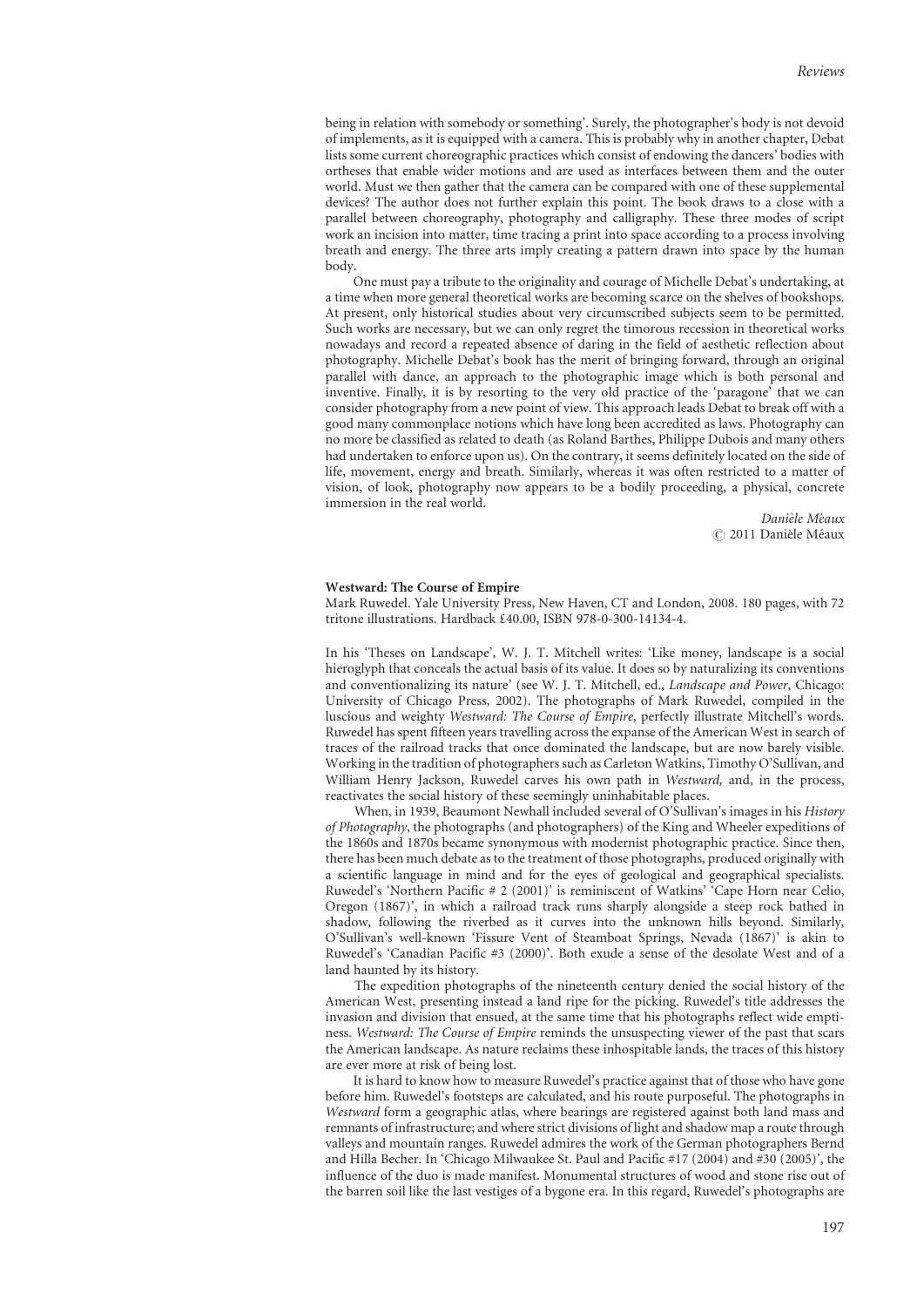quantifiable units that strive to form a whole vision and history of westward expansion, stressing again a proclamation of totality.

Precise in their execution, these photographs are also studies of experience. They communicate both Ruwedel's personal expression of the landscape – strengthened by his handwritten titling of each image – and that of those who passed through on their way to somewhere else. Over time, these lands have borne witness to the rise and extermination of indigenous peoples who inhabited the hills and forests; the waves of pioneers seeking their fortune; and the immigrants who laid the tracks now almost hidden. All of their stories are surely impressed on Ruwedel's images, instilling a *sociogeography* on a seemingly deserted landscape.

Ruwedel's photographs are fixed in time, while also limitless in the movement that they promise. Their marking of a definite site carries with them a sense of accomplishment, suggesting a destination, the end of a journey. Yet as the tracks curve out of sight, over a hill or into a tunnel, Ruwedel's road continues. The task undertaken by Ruwedel in Westward may indeed span a lifetime.

> Cerys Wilson C 2011 Cerys Wilson

#### Michael Snow: Wavelength

Elizabeth Legge. Afterall Books, MIT Press, Cambridge, MA, 2009. 93 pages, with 16 colour and numerous black and white illustrations. Softcover £9.95, ISBN 978-1-846-38056-3.

#### Photography, Cinema, Memory: The Crystal Image of Time

Damian Sutton. University of Minnesota Press, Minneapolis, 2009. 274 pages, with black and white illustrations. Softcover \$25.00, ISBN 0-816-64739-2.

One of the most divisive of debates for visual practice and theory remains the terms and analysis of the concepts and forms created under the thorny category of 'perception'. Once sound became one of the key perceptual organisers of visual information in the early part of the twentieth century, the terms of perceptual art practices altered. Critical work on the issues of time, memory, and the photographic and cinematographic medium continues to debate the scientific, cognitive, creative and philosophical relationships produced by these practices. Focused upon works that inform the critical terms of art practice and theory of the early twenty-first century, the One Work book series explores art works interested in engaging the terms of perception. The series has thus far provided a set of books of works on key and significant works from late-twentieth-century art, made by primarily European or American artists; including works by Sarah Lucas, Alighiero e Boetti, Joan Jonas, Ilya Kabakov. Thus, often the work is time-based, and requires photographic documentation to record its often ephemeral processes.

Elizabeth Legge's contribution to the series is on one of the most famous of the Canadian artist Michael Snow's works, an experimental film entitled Wavelength (1966–1967, 16 mm colour film with soundtrack, 45 min). It is presented as an essay on Wavelength, subheaded into sections that engage the mandate of the series: firstly, the empirical and formal description of the work; secondly, the contextual aesthetic in which the work was created; thirdly, the critical reception of that work; and finally, discussion on the significance of this work for both the author and its impact upon other artistic ideas and forms. Notably, Legge draws upon research from the Fonds Snow in the archive held at the Art Gallery of Ontario, Canada, and draws together many pieces of the creative processes of Snow's work.

Wavelength is a significant work for understanding the type of photographic, cinematographic and perceptual investigations of the last half of the twentieth century. This was a time where new technological media of all kinds have their invention, brief testing period, and rapid uptake and development – and in doing so have had an enormous impact upon visual and audio data-based communications industries that feed global and local economies. Snow's film experiments with a genre type, but is much more concerned with this dynamic perceptual platform, and the affects of those changes upon the participant in such a determined and controlled ecology. To this end, the film has been often classified by the terms of 'minimalism' or 'structuralism', which are misleading stylisations for the type of work that Wavelength actually creates. In fact, Snow engages specific audio-visual technological structures, which are productive of a politically cultural aesthetic that in turn is generative of other issues. To describe Wavelength in detail is thus not an easy task, as the affective mix of sound and the body of the auditor are formulated through a continual folding together of sound-image resonances of the sine wave in the film. The sound curve particularly causes space and time to skip over convention and engage or separate, with all that can come in-between different bodies both within and outside the film, through waves of formation and dispersion.

Legge's sub-headed categories take their structure from the artist's own aesthetic preferences: 'Room Zoom Sine Wave' (describes the work), 'Wavelength' and 'Thots' (provide the material and critical context of the work), and so on. Legge provides the contextualising details for the practices of the time, crucial for seeing what Wavelength was trying to create. Her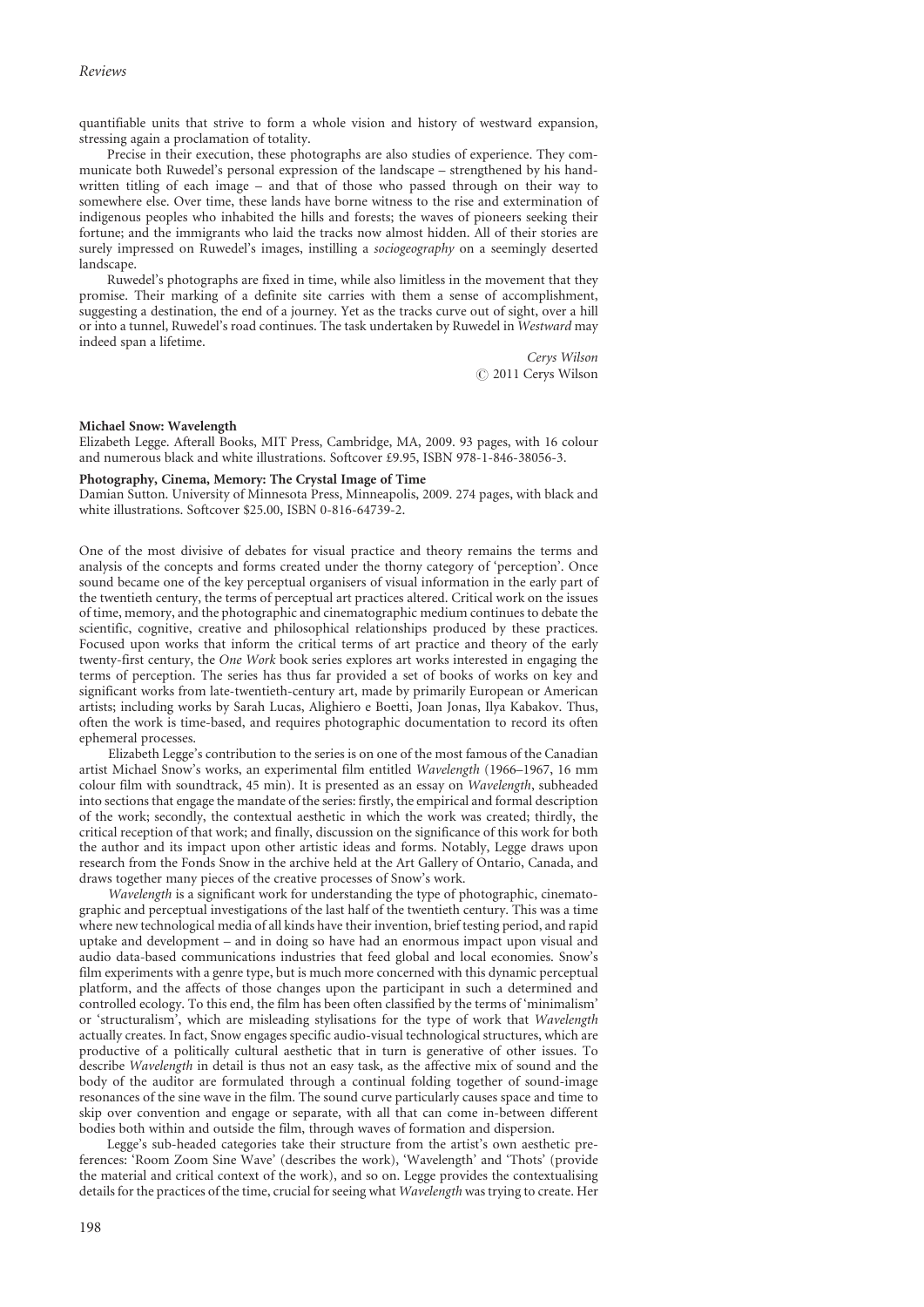writing follows the film, drawing the readers/viewers into the site itself, where we are variously positioned as onlooker, camera operator, gaffer, artist, and also by becoming the room architecture, a perceptual node, or a molecule of light. Legge achieves this positioning by paying close attention to the terms of the work itself, describing the camera's physical moves, the intensities created by the fluctuations and gradations of colour, the differences in depths of the camera-registered sound-image (the experimentation of the sine wave layering the depths of meaning the camera frames) and the creation of a 'psychoacoustical' – and quite heterotopic – topological perceptual experience. Legge first describes how the camera begins to record the events that take place in Snow's set-up room, but then how the work realises both the camera and the room as autonomous producers, through their reciprocal production of sound-images.

Snow's work came at a catalytic time for photographic practice, as Wavelength engaged the new forms of perception-images created by experimentation with the available technological platforms by artists in the mid-1960s–1970s. Snow's peers in the American scene include Vito Acconci, Laurie Anderson, Kenneth Anger, Bruce Ballie, Stan Brakhage, Ernie Gerh, Dan Graham, Nancy Holt, Joan Jonas, Gregory J. Markopoulos, Jonas Mekas, Richard Serra, Robert Smithson, Yvonne Rainer and Andy Warhol. Legge contextualises Snow's type of work in terms of the 'bedevilment of the subject at the vanishing point as it was staked out in Wavelength through a discursive theoretical account'. The interest at the time in the phenomenological work of Maurice Merleau-Ponty and the work on communications media by Marshall McLuhan is mentioned, but Legge remains focused on Snow's work, and discusses theory only in so far as it provides the tools for articulating ideas.

Further, Legge correctly points out the critical impact of contemporary critics writing on the shift in perceptual and social forms that Wavelength formalised. Commentators on Wavelength have included Annette Michelson, Susan Sontag, Barbara Rose and Manny Farber, who call for new modes of thinking to engage such new forms: for example, Sontag calls for an account of 'the erotics of art', and Rose is interested to find a language to articulate the new 'sensibility' of contemporary art practices. Legge points out that Michelson's work in particular, contributed to the significant change in the art theoretical acknowledgement of the time-based nature of art works. Michelson's work in the influential magazine Artforum during the 1970s had a notable impact in European circles, including the writers of Cahier du Cinéma. One of the readers of Michelson's work via Cahiers, also influenced by the type of perceptual image Snow created in Wavelength, was the philosopher Gilles Deleuze, who took up Snow's description of the convergence of camera and machine as productive of a 'Nirvanic zero' (Snow's term), enabling a 'gaseous state of perception' where the image is defined by its 'molecular parameters' (Deleuze's term). Legge does not attend to this philosophical extension of Snow's work, but she does provide a pithy and rich account of the range of perceptual activities and affects from which to develop further possibilities from Wavelength.

Damian Sutton's book Photography, Cinema, Memory: The Crystal Image of Time uses Deleuze's ciné-philosophy in the same way that Snow makes the moving camera a form of perceptual philosophy. Sutton's book almost reads like one of Snow's notebooks; Sutton's own writing for his readers 'a summation of my nervous system, religious inklings and aesthetic ideas' (as Snow describes his work, quoted by Legge). Although published by a university press noted for its creative approaches to scholarship, the discursive register of Sutton's book is often less critical than Legge's approach to similar subject matter, and presented more in the register of an aphoristic but idiosyncratic lecture series. Sutton's book provides a good set of summary points on the photographic practices of the twentieth century from the perspective of the end of the epoch, devoting his main chapters to looking at the issues that singular periods, specific works, or artists have raised in theory. His discussion is wide-ranging, but strictly canonical. Included are comments on the Lumière brothers's actuality films, Eugène Atget's photographs, Windsor McCay's comic strips, Cindy Sherman's film stills, Nan Goldin's work, Andy Warhol's still and time-based work, the films of directors' Christopher Nolan and Michael Gondry, and the work of Chris Marker. Sutton's final chapter 'The New Uses of Photography' contains some interesting but very brief references to the links to be drawn between photographic practices of practitioners such as Jeff Wall and James Coleman and Hiroshi Sugimoto, in terms of the duration of life.

Clearly immersed in his material, Sutton ensures that his reader engages in the cognitive delights to be had with the pleasures of looking, as well as reading other theses on time and the visual image. Although he mentions in passing authors such as Roland Barthes, Walter Benjamin, Leo Charney, Mathew Fuller, Laura Mulvey, and Peter Wollen, Sutton primarily uses the theoretical work of Deleuze, and theorists associated with or who also engage Deleuze's work - such as Alain Badiou, Henri Bergson, Manuel DeLanda, Félix Guattari, Miriam Hansen, Michael Hardt and Antonio Negri – as his platform for thinking about the visual, and the issue of time and memory. Like Legge (although all too briefly) he also mentions the arguments in the work of the Artforum writers, artists and critics of the 1970s such as John Tagg and Alan Sekula.

The materiality of the work Sutton discusses is quite absent, in contrast to Legge's close attention to the single work by Snow. Instead, Sutton offers his readers a range of speculative propositions on how to approach the encounter with the visual image produced by the cinematographic; how to think about broader issues of time and memory produced by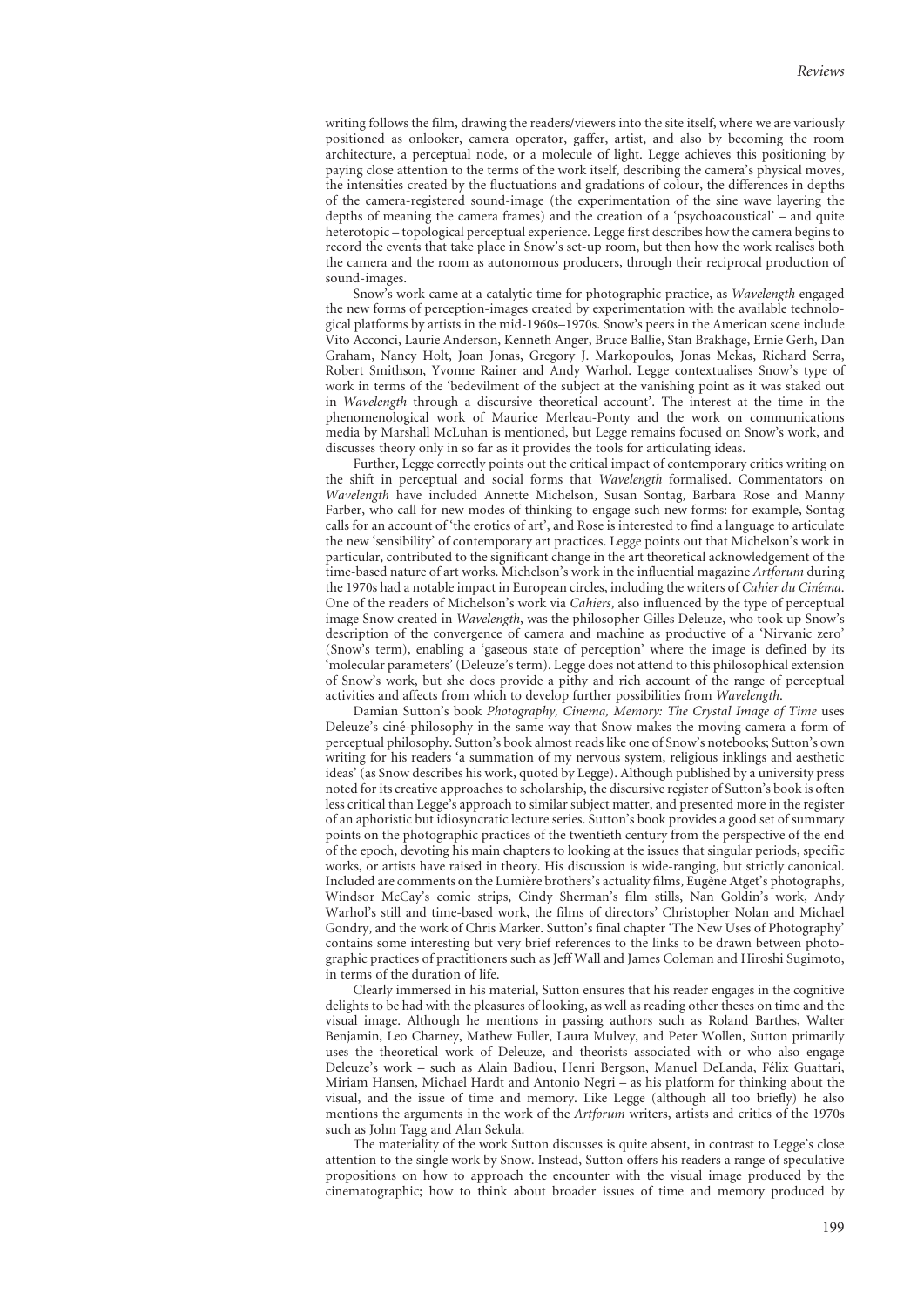singular photographic encounters; and how to begin to frame the question of perception and how it has been developed by the 'relationship that photography has with history' and 'the cognitive relationship between photography and memory'. As profitable as Sutton's discussion is, in comparison with taking a broad selection of images such as we encounter in Photography, Cinema, Memory, the time taken to focus on the singular work, such as Wavelength, is in fact demonstrative of how we might come to a closer understanding of the modes of perception that the cinematographic and photographic medium enable.

> Felicity J. Colman  $\odot$  2011 Felicity J. Colman

#### On the Camera Arts and Consecutive Matters: The Writings of Hollis Frampton Hollis Frampton. Edited by Bruce Jenkins. MIT Press, Cambridge, MA, 2009. 360 pages, with 34 illustrations. Hardcover \$39.95/£29.95, ISBN 978-0-262-06276-3.

The literary critic Hugh Kenner once wrote in the early 1960s that the problem with British book reviewers was that they tended to presume that their audience read everything, and so would welcome chat about it, or else 'that they read nothing and want access to the mastications of someone who does' ('Art in a Closed Field', Virginia Quarterly Review 38(4) (Autumn 1962), 597–613). In America, felt Kenner, matters were different. Reviews in the US were much more to the point; they were noticeably more committed to informing us 'whether to read a book or not'. Kenner was little interested in candour merely for the sake of it, but he wanted to recognise in this outlook among reviewers a certain awareness, which was sharper in the New World than in Europe, that culture was never just something to be taken for granted. It had to be produced and cultivated through a constant process of selection, exclusion and concentration. In short, he believed that there was in the USA a long-standing commitment to the principle of a curriculum for the arts, and for culture in general.

Hollis Frampton (1936–1984), who always admired Kenner's writings, was just as much a believer in the need actively to establish a critical tradition. In his case the focus was 'the camera arts'. From the early 1960s onwards he dedicated his thinking life to the task of sifting through the phenomenon of photography and film, and from its hybrid origins and circuitous histories he aspired to extract a clearer, critical understanding of what exactly was at stake in still and moving images. During the 1970s he spoke of wishing to 'rationalise the history of film art', which for him meant isolating the various physical properties of this substance 'film', as a way of realising just how many diverse possibilities it afforded. His best-known works, such as Zorns Lemma, (nostalgia), Poetic Justice, or Magellan, deftly elide conventional filmic paradigms, and set film off on new, alternate trajectories. And part of the immense appeal of these productions is just how intellectually invigorating they remain, for Frampton is always disturbingly up-front about what exactly he demands of his viewers. With these films, seeing and cogitating have to happen simultaneously.

Frampton's investigations of film and photography intermittently resulted in a series of exceptionally provocative essays, many of which were first published in Artforum and October. They range from astute readings of the photographic 'greats' – Roger Fenton, Eadweard Muybridge, Paul Strand and Edward Weston – to considerably more speculative pieces that explore what it is that the camera does to our perception of 'temporality', 'history', 'consciousness', or 'language'. On the back cover of Bruce Jenkin's elegant, newly edited anthology of the writings, the choreographer Yvonne Rainer writes that Frampton's prose 'might justly be called "Offbeat Ways to Think About Everything"'. Certainly there is something inimical about his conversational, cajoling style of writing, which digresses just as variously into historical anecdote as it does into elaborate fable. In fact Frampton's prose is so evocative of a speaking voice that it is little wonder that so many have wanted to emphasise his legendary eloquence (see 'On Hollis Frampton', in The Collected Writings of Michael Snow, Waterloo, Ontario, 1994; or Barry Goldensohn, 'Memoir of Hollis Frampton', October 32 (Spring 1985)).

It is easy to get hung up on Frampton's cleverness, and yet Jenkins' wonderful anthology handles this with great lightness of touch. In his preface he refers to those who were fortunate enough to remember from his lecture tours Frampton's famous 'resonant basso', although he is keenly aware that most will not. In many respects the entire publication might well be considered an extended invitation to readers for whom Frampton is now a wholly historical figure the chance to feel that they might also have been in the audience. Listed in the table of contents are not merely the major essays, but also a fair few letters to his peers, as well as two carefully-selected interviews, plus several unpublished, shorter texts relating to Frampton's own artistic output. The informative grant proposal for his photo-book Adsvmvs Absvmvs is in there, and it is also accompanied by excellent illustrations of the fourteen colour photographs that make up that volume. Likewise, the autobiographical voice-over narration for *(nostalgia)* has been included, alongside reproductions of the thirteen black and white photographs that feature in the film. This range and diversity presented in the volume helps conjure a rich sense of Frampton's creativity, extending simultaneously into his writing as well as his various explorations in the camera arts. Here are the resources, then, for those committed to gaining a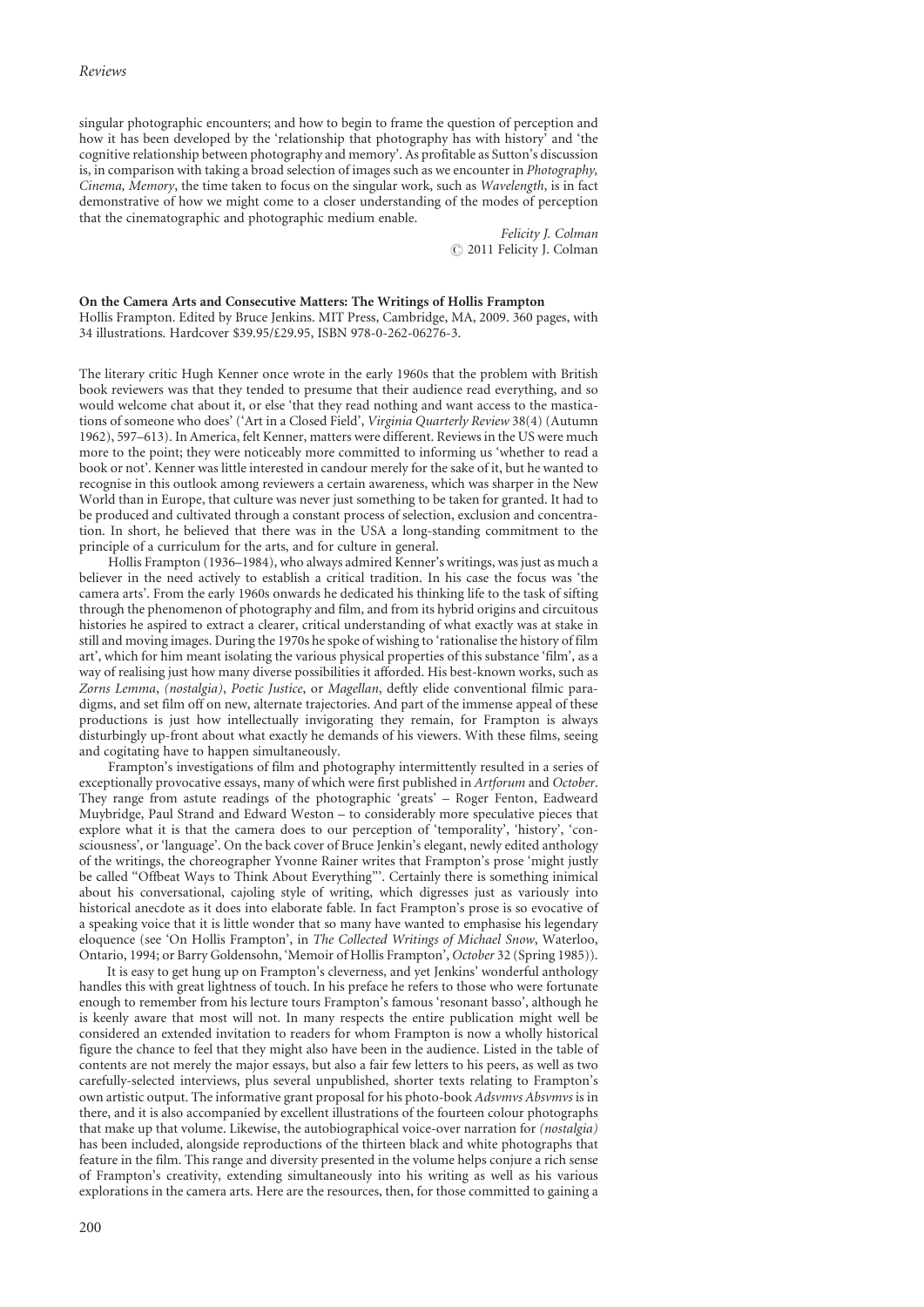sharper historical sense of Frampton's place within experimental film-making in the USA in the late 1960s and 1970s.

Not unsurprisingly, the approach and feel of this book is quite different to that adopted in the first anthology of Frampton's texts, which was published in 1983, only a year before he died (see Hollis Frampton, Circles of Confusion: Film, Photography, Video, Texts 1968–1980, Visual Studies Workshop, Rochester, NY, 1983). In that volume Frampton maintains a certain distance between his endeavours as a 'theorist' and his labours in the realm of practice; here, for instance, the plates are not of his own work, but are selections from the history of photography – from Fenton and Herschel, Weston and Strand. And were it not for Annette Michelson's sympathetic foreword, in which she draws attention to the coherence and complexity of his project through select references to three of his films, then there would be small sense at all from this book of the look of Frampton's art.

Clearly such a model would be no longer suitable for an updated anthology, and yet appropriately Jenkins has avoided a purely chronological approach in his arrangement of the entries. Instead, they are presented in relation to the medium they discuss. So, first come all Frampton's writings on still photography, followed by his texts on film, then 'video and the digital arts', 'the other arts' and, finally, 'texts'. Thanks also to a sensitive design, this makes for an extremely user-friendly book, but, more importantly, it is eminently appropriate for one who devoted so much of his attention to exploring the salient properties and possibilities of each new photographic technology. It maintains a clear impression that there always was for Frampton an overarching project governing his output – that he had a critical 'programme' – while also permitting the immense variety and scope of his intellect to shine through.

Under the section 'The Other Arts', Jenkins has included one of the dialogues from 1962 that Frampton used to write with his friend Carl Andre. The pair of them would meet on Sunday evenings in the small apartment in Brooklyn where Andre was living at the time and take turns at the typewriter, punching out retorts to one another's musings. By mutual agreement they would base their writings on a theme, and more often than not they were interrogations of a particular art, such as 'sculpture and consecutive matters', 'photography and consecutive matters', 'music and consecutive matters', 'painting and consecutive matters', and so on. In later life Andre did not persist much with prose, but one cannot help wondering whether Frampton ever entirely gave up writing dialogues on the respective media, pleading his case with a reader he always imagined was sitting in the same room.

Alistair Rider  $\odot$  2011 Alistair Rider